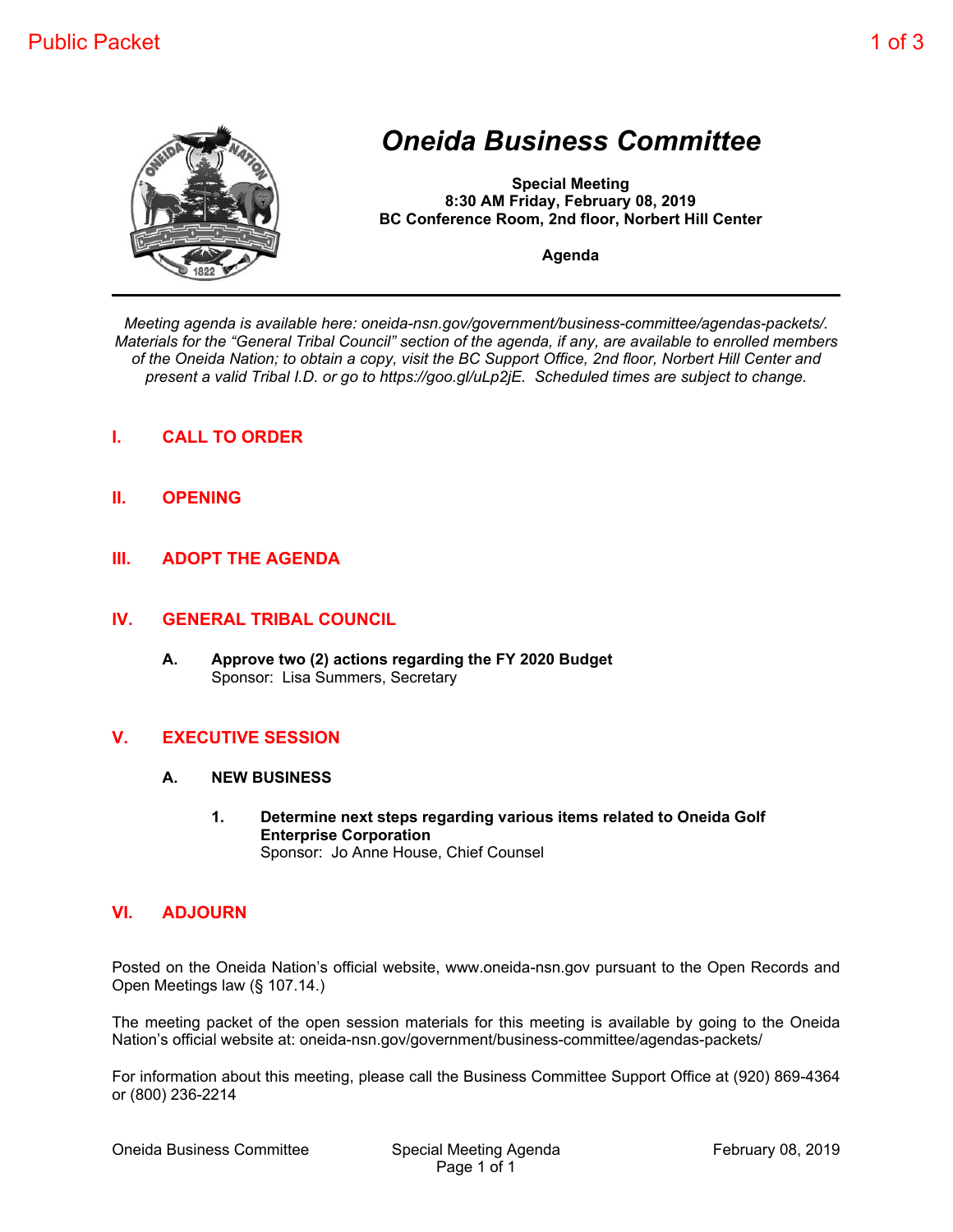Public Packet 2 of 3